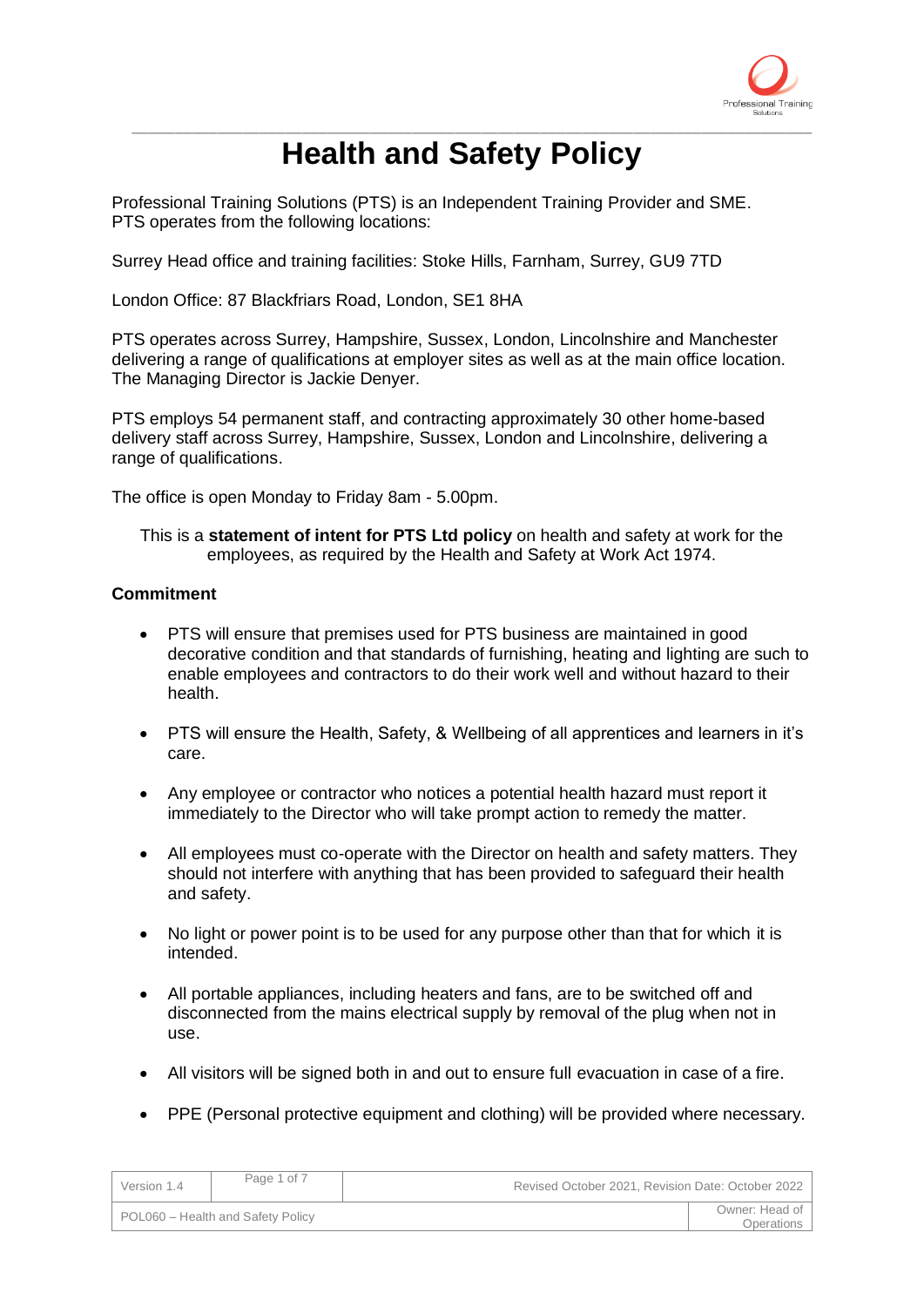

• PTS will implement emergency procedures, including evacuation in case of fire or another significant incident

\_\_\_\_\_\_\_\_\_\_\_\_\_\_\_\_\_\_\_\_\_\_\_\_\_\_\_\_\_\_\_\_\_\_\_\_\_\_\_\_\_\_\_\_\_\_\_\_\_\_\_\_\_\_\_\_\_\_\_\_\_\_\_\_\_\_\_\_\_\_\_\_\_\_\_\_\_\_\_\_

• All employees will be provided with a through health and safety induction, including a work through of premises, complete an at home working risk assessment, and be provided with up dated information on Health and Safety matters in a timely manner.

### **Responsibilities for Health and Safety**

Responsibility for the Health and Safety Policy lies with **Neil Hardie – Finance Director [\(n.hardie@protrain-solutions.co.uk\)](mailto:n.hardie@protrain-solutions.co.uk)** who is always prepared to give help and advice to employees/contractors on these matters.

Day to day responsibility for ensuring this policy is put into practice:

Sam Black – Associate Director – Operations (From January 2022)

Chrissy Payne – Associate Director – Sales and Marketing

Neil Hardie – Finance Director

To ensure Health and Safety standards are maintained / improved, the following areas will be the responsibility of the above;

- **Safety**
- Procedure for dealing & reporting accidents or ill health of apprentices & learners.
- Risk Assessments
- Consulting employees
- Accidents, First Aid and work related ill health
- Monitoring and investigation
- Emergency procedures, fire and evacuation
- Maintaining equipment
- Information, Instruction, supervision and training of staff

### *All Employees MUST*

- Take reasonable care of their own health and safety and that of others who may be affected by their actions; including her apprentices & learners.
- Co-operate with management to meet the employer's legal duties and work in accordance with the Company's procedures;

| Version 1.4                       | Page 2 of 7 | Revised October 2021, Revision Date: October 2022 |  |
|-----------------------------------|-------------|---------------------------------------------------|--|
| POL060 - Health and Safety Policy |             | Owner: Head of<br>Operations                      |  |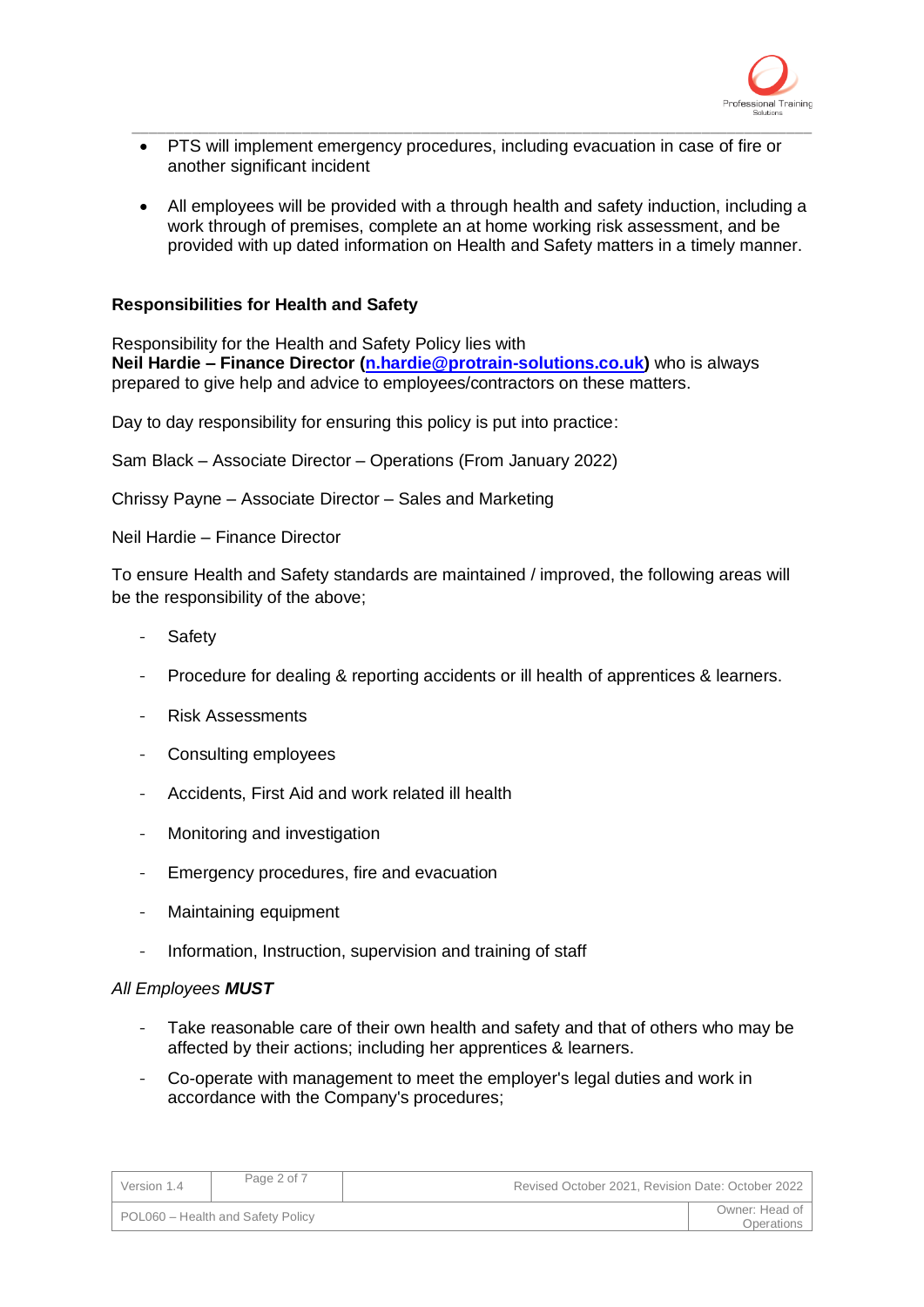

Not intentionally or recklessly interfere with or misuse anything provided in the interest of health, safety or welfare and refrain from actions (or inactivity) which might endanger themselves, or others;

\_\_\_\_\_\_\_\_\_\_\_\_\_\_\_\_\_\_\_\_\_\_\_\_\_\_\_\_\_\_\_\_\_\_\_\_\_\_\_\_\_\_\_\_\_\_\_\_\_\_\_\_\_\_\_\_\_\_\_\_\_\_\_\_\_\_\_\_\_\_\_\_\_\_\_\_\_\_\_\_

- Demonstrate their commitment to health and safety by their behaviour and cooperate in the investigation of accidents and incidents, as well as committing to read the policy and sign to confirm their understanding;
- Use all equipment safely, including that provided for their personal protection and report to management any defects in equipment or other dangers at once, or as soon as it is safe to do so;
- Comply with all safety instructions or procedures and not undertake any tasks that they are not trained and authorised for.ghuj
- Cover apprentices in it's care.

# **Arrangements for Health and Safety**

### *Risk Assessment*

- PTS Ltd recognises and accepts that it has a duty to assess the risks arising from work activities and to record any significant findings.
- Risk assessment for the office will be carried out by the Director who is responsible for taking any action required to remove/control risks, ensuring that the action required is implemented and then checking that the implemented actions have removed/reduced the risks.
- Assessments will be reviewed regularly or when the work activity changes.

# *Training*

- PTS staff will be offered places on manual handling / health and safety training courses where applicable (including safe handling and use of substances) and will be provided with clear instructions and information to ensure employees are competent to do their work.
- PTS will give staff and subcontractors Health and Safety inductions and provide appropriate training.

### *Consultation*

• PTS will consult staff routinely on Health and Safety matters as they arise and formally when we review Health and Safety.

# *Evacuation*

- PTS will make sure escape routes are well signed and kept clear at all times
- Evacuation plans are tested from time to time and updated when necessary

| Version 1.4                       | Page 3 of 7 | Revised October 2021, Revision Date: October 2022 |                              |
|-----------------------------------|-------------|---------------------------------------------------|------------------------------|
| POL060 - Health and Safety Policy |             |                                                   | Owner: Head of<br>Operations |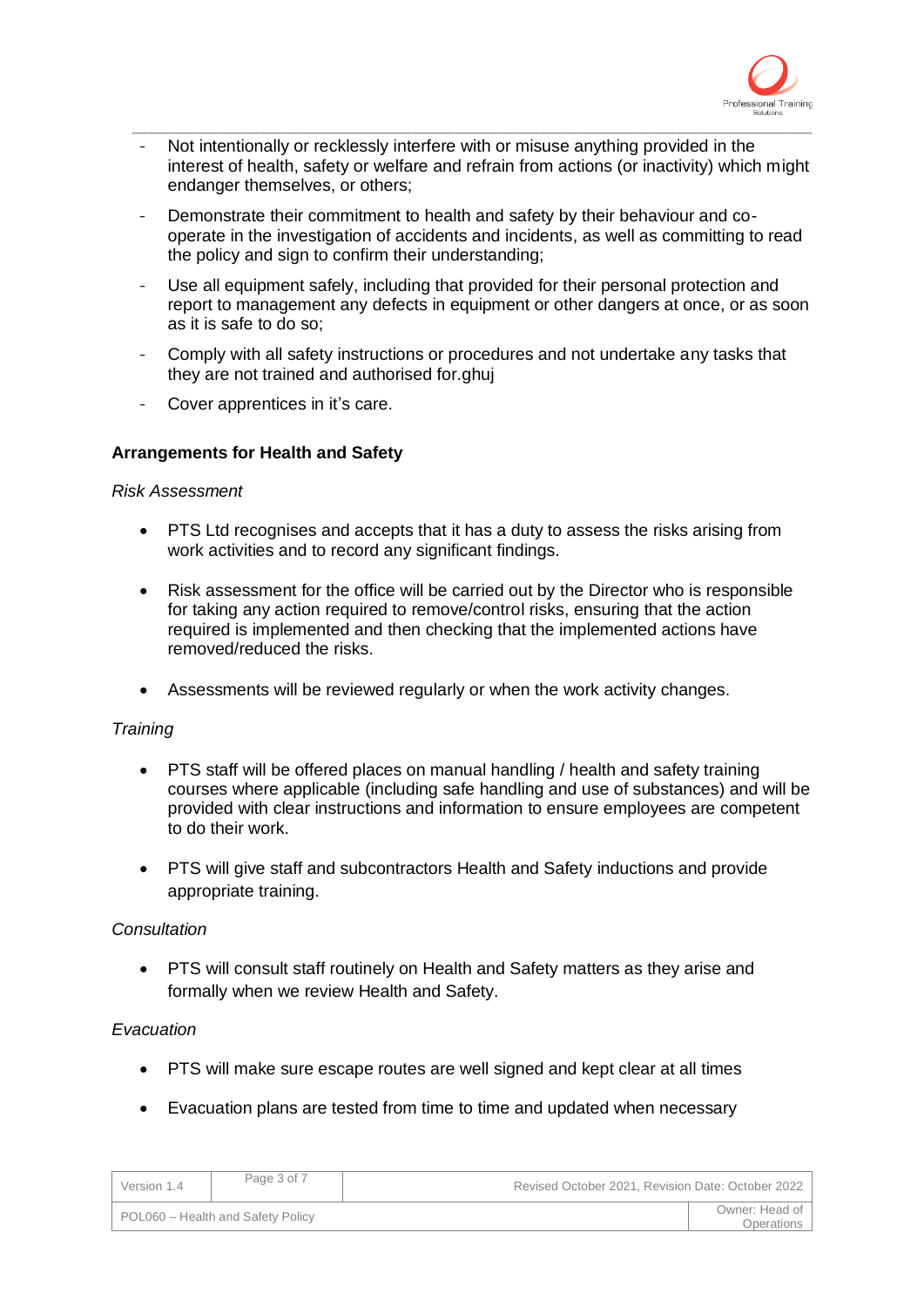

### **Health and Safety for Learners**

PTS takes its responsibility for learner's safety very seriously and as such has a separate policy to ensure the Safe Learner Concept which is available within the Learner Handbook.

\_\_\_\_\_\_\_\_\_\_\_\_\_\_\_\_\_\_\_\_\_\_\_\_\_\_\_\_\_\_\_\_\_\_\_\_\_\_\_\_\_\_\_\_\_\_\_\_\_\_\_\_\_\_\_\_\_\_\_\_\_\_\_\_\_\_\_\_\_\_\_\_\_\_\_\_\_\_\_\_

### *(Extracted information from Learner handbook)*

### *Health & Safety*

*You are expected to take reasonable care and responsibility for your own health & safety and that of others. Do not intentionally or recklessly interfere with anything provided in the interest of health & safety.* 

*PTS will ensure that the learner, through the quality of their learning experience*

- *Gains an understanding of the importance of health and safety*
- *Understands how hazards are identified, risks are assessed and the principles of control measures*
- *Develops a set of safe behaviours, so that they play an active part in the process and acquire practical, transferable skills from their experience.*

### *Statutory Requirements*

*For all workplace learners PTS staff will ensure the induction stage reflects the legal requirement under the Management of Health and Safety at Work Regulations 1999 (HMSO, 1999) in relation to providing information, instruction and training on recruiting new employees.*

#### *Workplace Induction*

*During your induction theoretical and practical health and safety aspects are covered:*

- *to all new learners and employees when they start a learning programme*
- each time there are significant changes, such as changes in location or job.

#### *By Employers*

- *when the learners start a work placement/experience*
- *each time there are significant changes, such as changes in location or job.*

#### *Statutory Requirements*

*The induction stage reflects the legal requirement under the Management of Health and Safety at Work Regulations 1999 (HMSO, 1999) in relation to providing information, instruction and training on recruiting new employees.*

#### *Objective*

*By the end of their first day of their learning programme (or shortly after in certain circumstances), each learner should understand:*

- *• emergency arrangements*
- *• any significant risks that may affect them*
- *• control measures for the risks*

| Version 1.4                       | Page 4 of 7 | Revised October 2021, Revision Date: October 2022 |                              |
|-----------------------------------|-------------|---------------------------------------------------|------------------------------|
| POL060 - Health and Safety Policy |             |                                                   | Owner: Head of<br>Operations |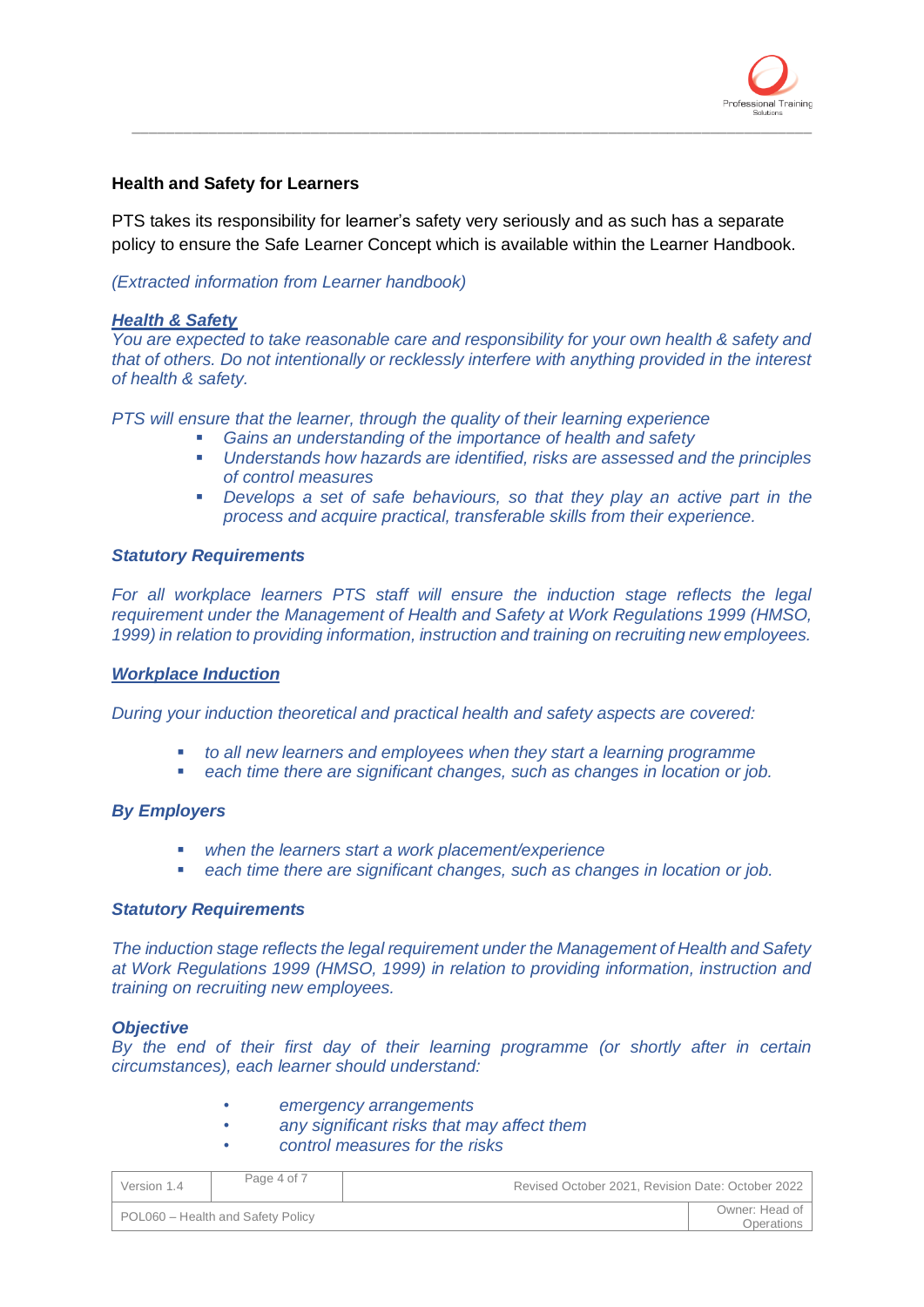

- *• supervision arrangements and the contact person for any health and safety concerns*
- *• any restrictions or prohibitions that apply to the*
- *• any personal protective equipment or clothing that they must wear*

\_\_\_\_\_\_\_\_\_\_\_\_\_\_\_\_\_\_\_\_\_\_\_\_\_\_\_\_\_\_\_\_\_\_\_\_\_\_\_\_\_\_\_\_\_\_\_\_\_\_\_\_\_\_\_\_\_\_\_\_\_\_\_\_\_\_\_\_\_\_\_\_\_\_\_\_\_\_\_\_

- *• welfare arrangements*
- *• the safety policy*
- *• employer and employee rules ("dos" and "don'ts")*

### *Workplace Tour*

Learners need to be shown around the workplace premises. Health and safety matters that *relate to the above items should be pointed out to them.*

For learners who are already in employment at the workplace, the funded organisation will *need to make sure that the learners understand the above matters. If learners do not understand funded organisations must address this as part of any action or development plan agreed with the learner and employer.*

### *Good Practice*

For internal induction, it is good practice for learners to be provided with an entitlement *statement.*

# *E-Safety*

*Professional Training Solutions is committed to E-safety and raising awareness of how you can be a victim of an activity that utilises ICT to endanger your personal safety, mental health or financial well-being, or that of another individual.*

*Internet safety depends on all staff, tutors, assessors and learners taking responsibility for the use of internet and other communication technologies such as mobile phones.*

*The purpose of internet use within PTS is to raise educational standards, to promote learner and staff achievement, to support the professional work of staff and to enhance management information and business administration systems.* 

### *Infringements of our policy may include;*

- *Accessing inappropriate content*
- *Cyberbullying or harassment*
- *Fraud or identity theft*

*It is important to keep safe, respect others and report any incidents of concern to a member of PTS staff.* 

### *Absence/Sickness/Accident Reporting*

*PTS are required to monitor and record your attendance at work as part of your apprenticeship. If you are absent from work, you must also inform your PTS tutor or PTS Head Office 01252712945 as well as reporting this to your employer in line with your company's absence reporting procedure.*

| Version 1.4                       | Page 5 of 7 | Revised October 2021, Revision Date: October 2022 |                              |
|-----------------------------------|-------------|---------------------------------------------------|------------------------------|
| POL060 - Health and Safety Policy |             |                                                   | Owner: Head of<br>Operations |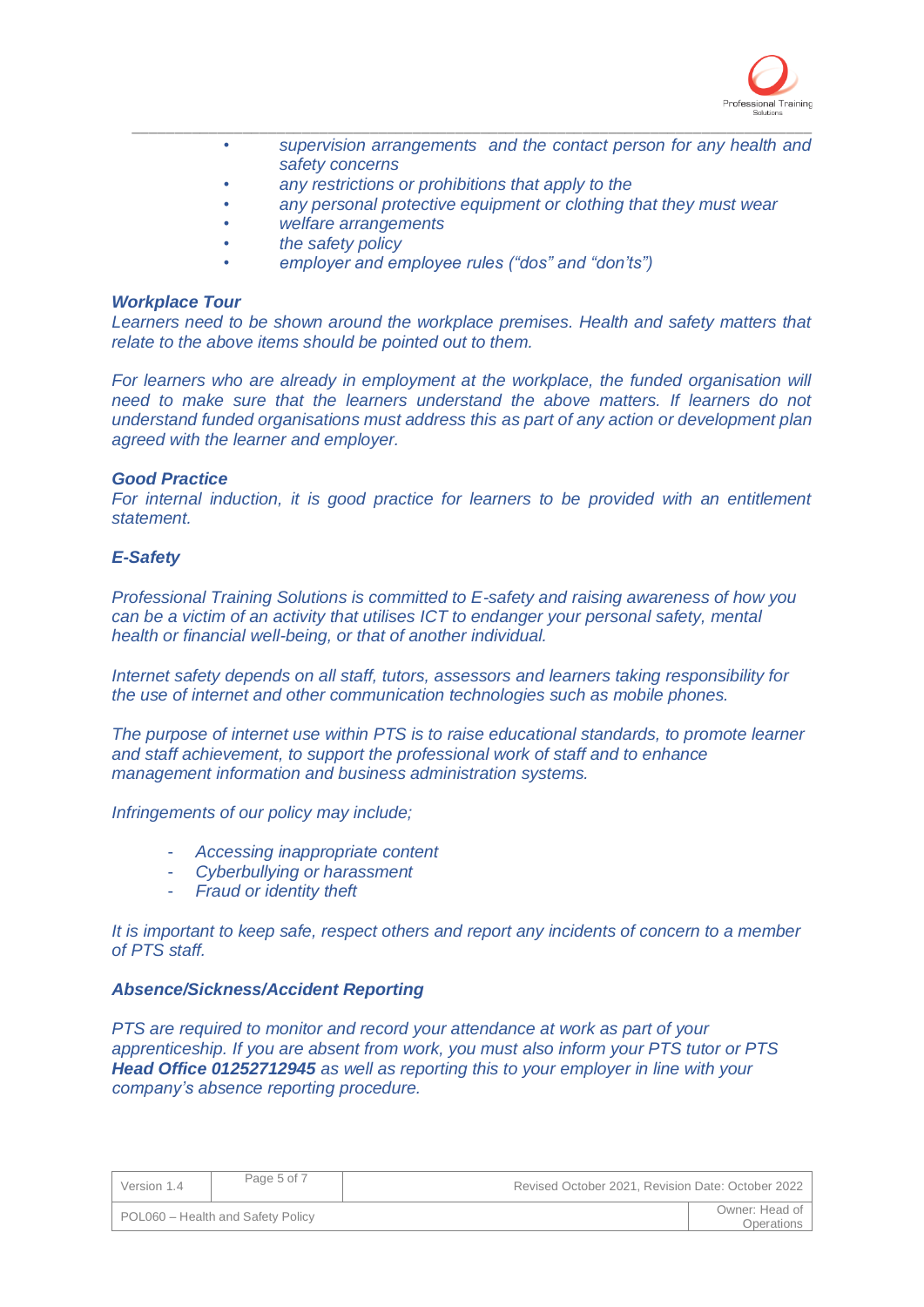

*Your attendance will be registered during your monthly progress reviews. Concerns relating to high levels of absence will be addressed by your tutor and may result in disciplinary procedures taking place through PTS.*

\_\_\_\_\_\_\_\_\_\_\_\_\_\_\_\_\_\_\_\_\_\_\_\_\_\_\_\_\_\_\_\_\_\_\_\_\_\_\_\_\_\_\_\_\_\_\_\_\_\_\_\_\_\_\_\_\_\_\_\_\_\_\_\_\_\_\_\_\_\_\_\_\_\_\_\_\_\_\_\_

*Should you have an accident at work or whilst on site at PTS, this needs to be reported into the onsite accident book and you need to ensure your tutor is informed. If the incident falls under RIDDOR Regulations, it must also be reported using the online RIDDOR reporting system within 10 days of the incident.*

- All tutors delivering training will carry out a venue health and safety check and ensure key points are highlighted at the beginning of every course during the *First day in learning*. The learner is questioned and asked to identify things such as Fire Exits, Fire extinguishers and accident reporting procedures. A risk assessment of any equipment and an up-to-date liability certificate are stored on file with PTS Sharepoint and on the learner's portfolio. Administration procedures ensure details are updated annually or every 6 months at settings deemed to be high risk. Copies if these checks are held in the course files in the office and overseen by the Quality Manager and Head of Operations.
- At every learner's induction and within all courses Health & Safety is delivered as part of the assessment of competence within the workplace and therefore embedded Knowledge and understanding is underpinned throughout their learning.

# **Reporting To RIDDOR**

# *Who should report?*

Neil Hardie is the 'responsible person' who will submit reports under RIDDOR, via their online reporting.

# *Instances where this will be used are:*

- Report of an injury
- Report of a dangerous occurrence
- Report of an injury offshore
- Report of a dangerous occurrence offshore
- Report of a case of disease
- Report of flammable gas incident
- Report of a dangerous gas fitting

| Version 1.4                       | Page 6 of 7 | Revised October 2021, Revision Date: October 2022 |                              |
|-----------------------------------|-------------|---------------------------------------------------|------------------------------|
| POL060 - Health and Safety Policy |             |                                                   | Owner: Head of<br>Operations |